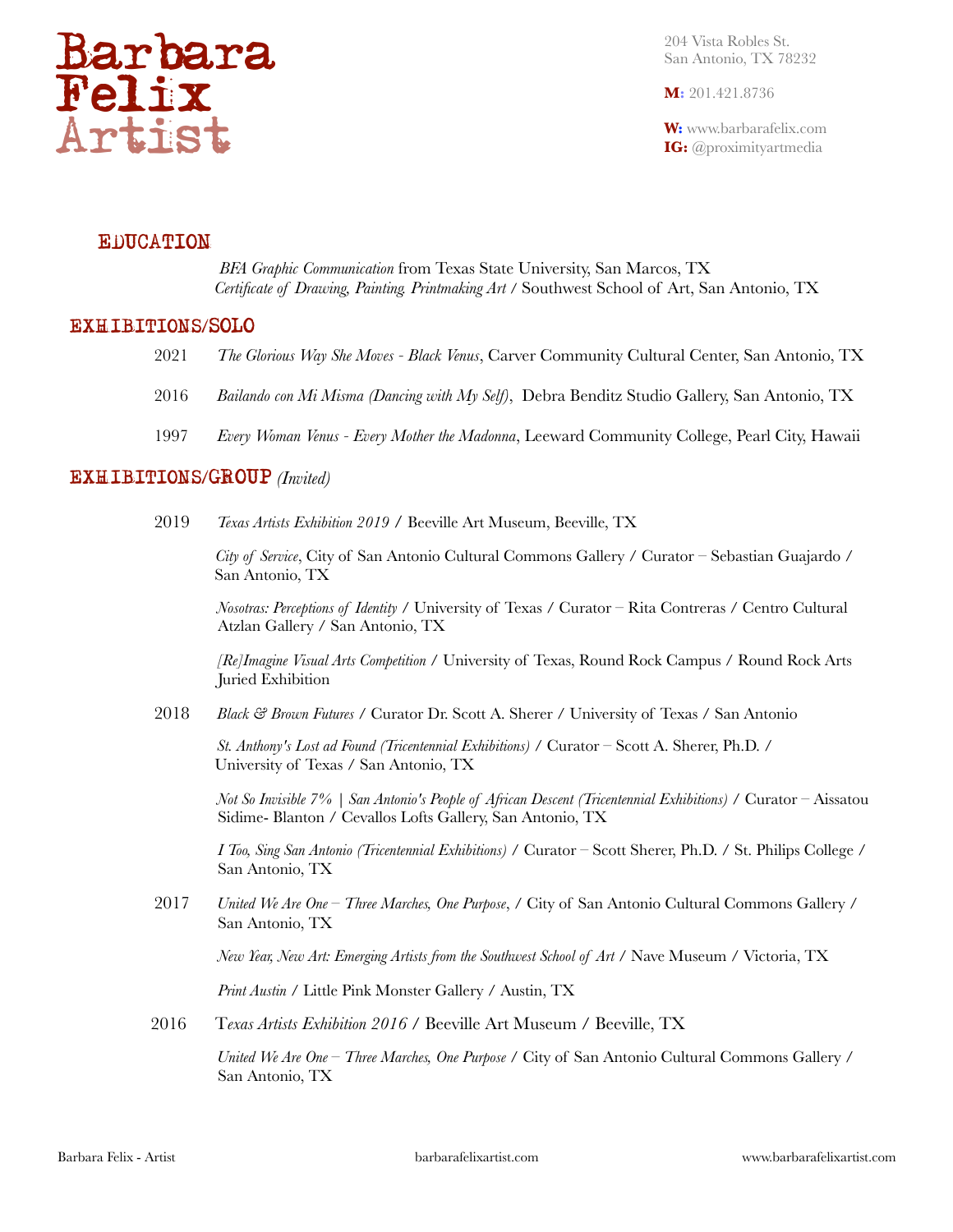- 2014 *Catorce de Cartorce (14x14)*, Curator Carolina Flores / Los Auras Studio Blue Star Art Complex / San Antonio, TX
- 2013 *Certificate Program Exhibition* / Southwest School of Art / San Antonio, TX
- 2013 *Raw Artists Generations* / Beeville Art Museum / Beeville, TX

EXHIBITIONS/GROUP *(Gentilieschi Aegis Gallery Association / Sylvia Benitez, Director)*

- 2022 *A Look Inside* / Kerr Arts and Culture Center / Kerville, TX
- 2019 *Honoring Women* / Nave Museum / Victoria, TX *Honoring Women* / Our Lady of the Lake University / San Antonio, TX *GAGA Founding Member Show* / Nave Museum / Victoria, TX *The Painted Quilt* / Coastal Bend College / Pleasanton, TX *GAGA @ SAALAM* / San Antonio Art League Museum / San Antonio, TX
- 2017 *La entrada del Espejo – The Mirrors Entrance* / Carver Cultural Center / San Antonio, TX *Honoring Women* Northwest Vista College/ Victoria, TX *Honoring Women* / Fort Worth Community Arts Center / Fort Worth, TX
- 2016 *Honoring Women* / Guadalupe Cultural Arts Center Center / Fort Worth, TX
- 2014 *Art to the Power of Ten Collectors Forum* / McNay Museum of Art / San Antonio, TX *GAGA Sampler* / Costal Bend College / Pleasanton, TX *Figuring Eight* / Art Institute / San Antonio, TX *Flora & Fauna* / The Louise Hopkins Underwood Center for the Arts / Lubbock, TX *Exquisite Rainbow Corps* / Southwest School of Art / San Antonio, TX 2013 *GAGA @ Schreiner* (All Member)/ Schreiner University / Kerrville, TX *GAGA High Wired* / High Wire Gallery / San Antonio, TX *Flora & Fauna* / University of Texas Health Science Center at San Antonio / San Antonio, TX *Flora & Fauna* / Art Institute of San Antonio / San Antonio, TX 2012 *GAGA @ Bright Shawl* / The Bright Shawl / San Antonio TX
	- *Curatorial Insights & Exhibition 2* / Rockport Center for the Arts / Rockport, TX

*GAGA @ Rockport* / Rockport Center for the Arts / Rockport, TX

2011 *11.11.11* / Gallery Nord / San Antonio, TX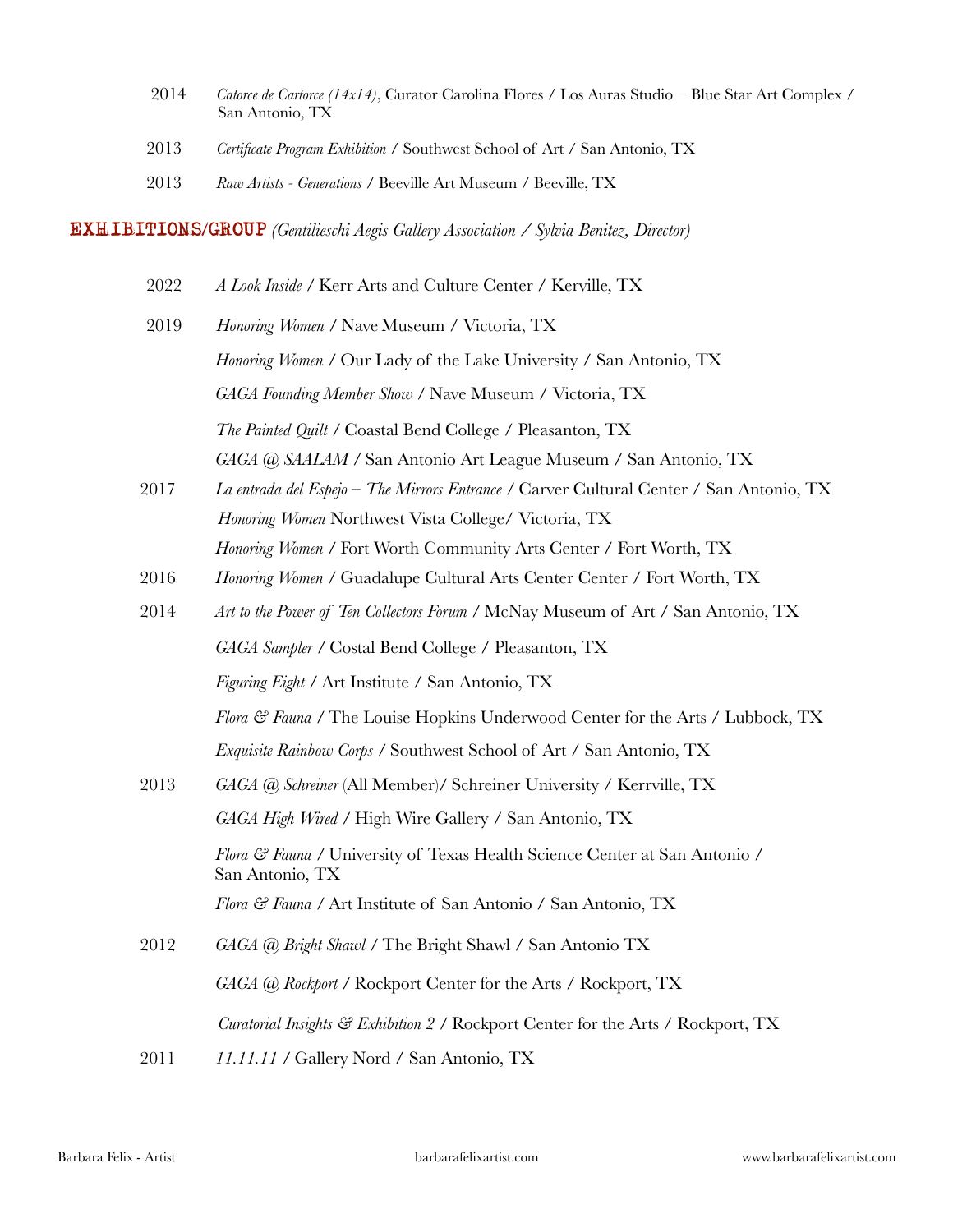# EXHIBITIONS/VIDEO SCREENINGS *(Selected)*

| 2022 | Beautifully Black Films / Slab Cinema Arthouse Black History Month Celebration -<br><b>Texas Filmmakers Showcase</b>                                                                                                                                                                                                                   |
|------|----------------------------------------------------------------------------------------------------------------------------------------------------------------------------------------------------------------------------------------------------------------------------------------------------------------------------------------|
| 2021 | Projection/Projektion Video Exhibition / Blue Star Contemporary in partnership with<br>Darmstädter Sezession (das) / Screenings at World Heritage Festival, Mission<br>Marquee, San Antonio / Give Big Contemporary Film Series with Ruby City, San<br>Antonio, TX / Atelier Siegele, Wolfskehlstraße 110a - 64287, Darmstadt, Germany |
| 2019 | Video POP / Curator Sarah Fox / Brick / San Antonio, TX                                                                                                                                                                                                                                                                                |
|      | Liminality of Self: Reflections of Color and Identity (Animated Performance Art Film)                                                                                                                                                                                                                                                  |
|      | Re/De-Valuing Colorism - Intersections of Color and Currency Exhibition /<br>Curator Aissatou Sidime-Blanton / Southwest School of Art / San Antonio, TX                                                                                                                                                                               |
| 2018 | Pertenezco Aqui – I Belong Here (Performance Art Film)                                                                                                                                                                                                                                                                                 |
|      | W-I-P Creme / Jump Start Performance Theater / San Antonio, TX                                                                                                                                                                                                                                                                         |
|      | I Call This Home / Curator Brenda Burmeister Mockingbird Mobile Media /<br>RAICES Headquarters / San Antonio, TX                                                                                                                                                                                                                       |
|      | Documented Humans / Curator Jenny Wu / Gallery 724 (724 N Washington St.) /<br>Richardson, VA                                                                                                                                                                                                                                          |
|      | Politico Pop-up / Artspace 3116 / New Orleans, LA                                                                                                                                                                                                                                                                                      |
|      | W-I-P in Film / Jump Start Performance Theater / San Antonio, TX                                                                                                                                                                                                                                                                       |
|      | The Proximity of Being Animation (Animated Performance Art Film)                                                                                                                                                                                                                                                                       |
|      | Bubbler Gallery / University of Massacdusettes, Dartmouth / Dartmouth, TX                                                                                                                                                                                                                                                              |
|      | The Ribbon Dancer (Animation)                                                                                                                                                                                                                                                                                                          |
|      | Boston Biennial V / Atlantic Works Gallery / Boston, MA / Concrete Dream Film<br>Festival / AC Gallery / Beverly Hills, CA                                                                                                                                                                                                             |
| 2017 | Pertenezco Aqui – I Belong Here (Performance Art Film)                                                                                                                                                                                                                                                                                 |
|      | W-I-P in Film / Jump Start Performance Theater / San Antonio, TX                                                                                                                                                                                                                                                                       |
|      | Wearable (AR)t / Luminaria Arts Festival / San Antonio TX                                                                                                                                                                                                                                                                              |
| 2016 | The Proximity of Being (Collaborative Multimedia Installation) - project concept, direction, promotion<br>and animation / Luminaria Arts Festival / San Antonio TX                                                                                                                                                                     |
|      |                                                                                                                                                                                                                                                                                                                                        |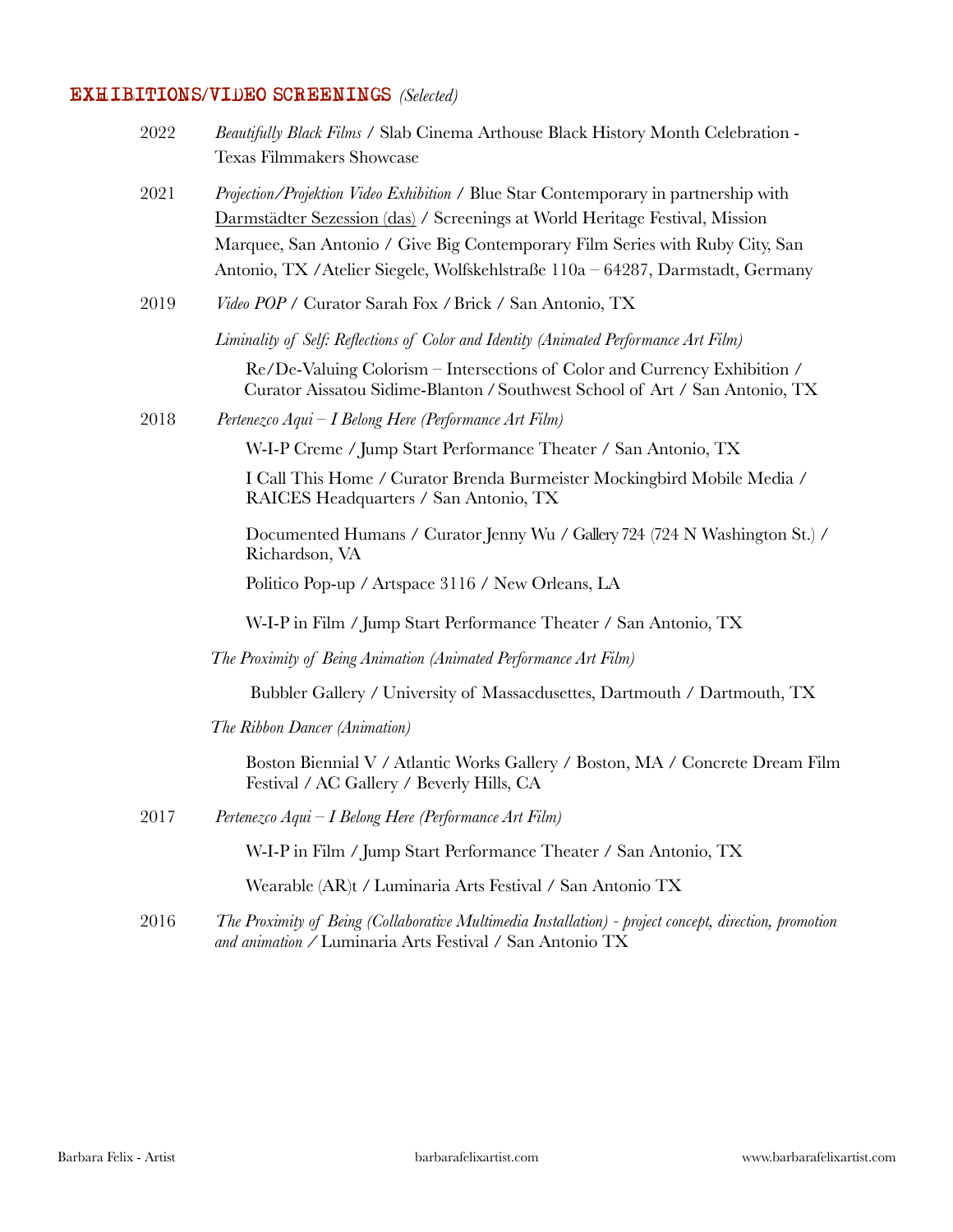# PUBLIC & PRIVATE COLLECTIONS

| 2019         | Portrait of Danielle Hargrove / City of Service Exhibition/ Cultural Commons Gallery / San Antonio<br>Department of Arts and Culture - Public Collection / San Antonio, TX |
|--------------|----------------------------------------------------------------------------------------------------------------------------------------------------------------------------|
| 2018         | Portrait of Artemisia Bowden / City of Service Exhibition / Cultural Commons Gallery /<br>San Antonio Department of Arts and Culture - Public Collection / San Antonio, TX |
|              | Portrait Dr. Yolanda Hilliard & Portrait of Dr. Tricia Hilliard/ University Health System -<br>Public Collection / San Antonio, TX                                         |
|              | Portrait of Dr. Robert L.M. Hilliard / University Health System - Public Collection / San<br>Antonio, TX                                                                   |
| 2016         | Bailando con Mi Misma - Danza Ecstatica (Ecstatic Dance)/ William & Deborah Burke<br>Private Collection / San Antonio, TX                                                  |
|              | Bailando con Mi Misma - Consentida (The Spoiled) / Carlos Gonzales & Brian Asher Private<br>Collection / San Antonio, TX                                                   |
| 2014         | Bailando con Mi Misma - Celebrar (I Will Celebrate Me) / William & Sharon Crelia Private<br>Collection / Austin, TX                                                        |
|              | Bailando con Mi Misma - Rendirme II (I will surrender to me) / Nate & LuAnn Skow Private<br>Collection / Seattle, WA                                                       |
| 2013         | Bailando con Mi Misma - La Paloma Negro (The Black Dove) / Elizabeth Harris Private<br>Collection / Boerne, TX                                                             |
| 2013         | Bailando con Mi Misma - Abrazame (I will hold me) / Bill & Molly Asher Private<br>Collection / Fair Oaks Ranch, TX                                                         |
|              | <b>AWARDS/GRANTS</b>                                                                                                                                                       |
| 2019         | 1st Place Award / Color of Women - Thelma and Barbara / Re[Imagine] Exhibition /<br>Roundrock Center for the Arts / Roundrock, TX                                          |
| 2017         | Grant / The Proximity of Being / Luminaria Art Festival / San Antonio, TX                                                                                                  |
| 2007         | Best in Show Award / Ode to Perfection: Act 1 in Red - Self Portrait / All School Show /<br>Southwest School of Art, TX                                                    |
| CURATION     |                                                                                                                                                                            |
| 2022<br>2019 | Beautifully Black Films & Art / Slab Cinema Arthouse / San Antonio, TX<br>GAGA @ the Movies / Santikos Bijou Theater Gallery / San Antonio, TX                             |
| 2018         | GAGA @ Tribeca / Tribeca Restaurant / San Antonio, TX                                                                                                                      |
| 2017         | GAGA @ the Movies / Santikos Bijou Theater Gallery / San Ant                                                                                                               |
| 2016         | GAGA @ the Movies / Santikos Bijou Theater Gallery / San Antonio, TX                                                                                                       |